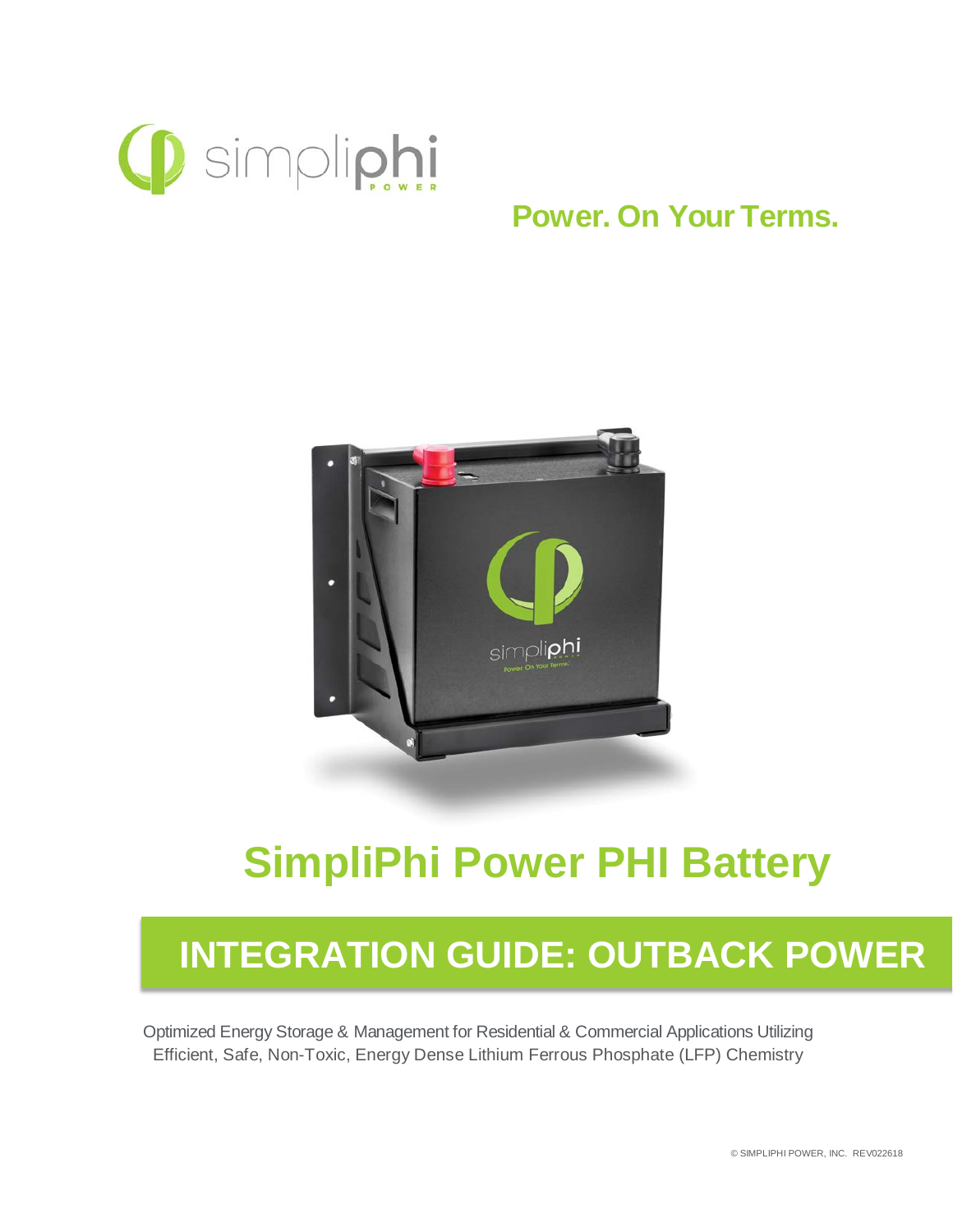# SimpliPhi Your Energy Security and Independence

### **and gain control of your own power.**

SimpliPhi helps you manage your power as a personal resource. Anytime. Anywhere. SimpliPhi energy storage optimizes integration of any power generation source – solar, wind, generator – on or off grid and protects your home and missioncritical business functions from power outages and intermittency. SimpliPhi storage technology eliminates operating temperature constraints, toxic coolants and the risk of thermal runaway and fire. Safe lithium ferrous phosphate. No cobalt. No hazards.

SimpliPhi's battery technology utilizes the industry's most environmentally benign chemistry combined with proprietary architecture and power electronics (BMS) that eliminate the need for cooling or ventilation to create products that provide energy security and resiliency – all with a 98% efficiencty rate.

*SimpliPhi Power offers proprietary, commercially available energy storage and management systems that are safe, non-toxic, reliable, durable, efficient, highly scalable, and economical over the lifetime of the PHI Battery.*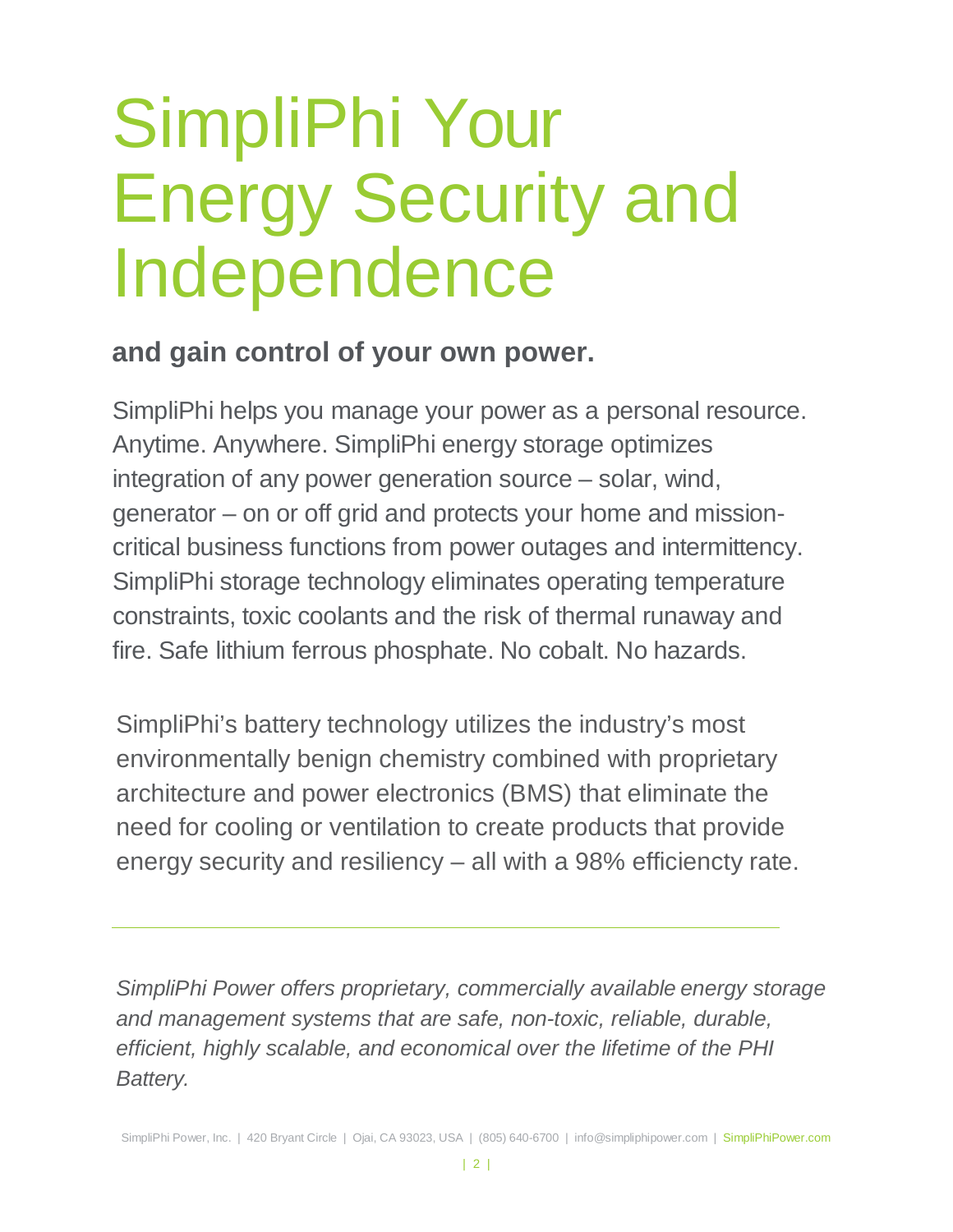## **Table of Contents**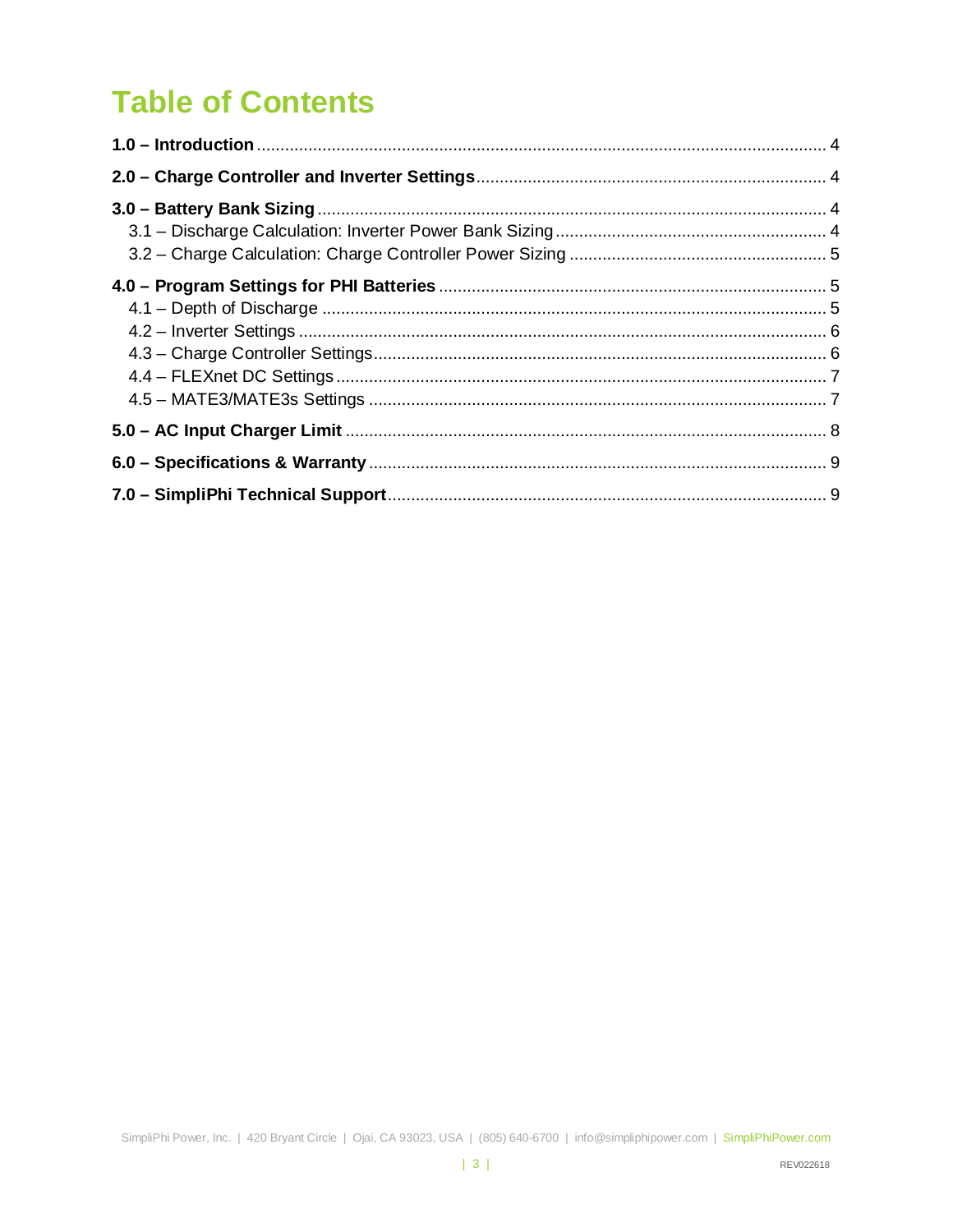## <span id="page-3-0"></span>**1.0 – Introduction**

This integration guide covers the recommended set up and configuration of Outback Power equipment for optimizing performance with SimpliPhi PHI 3.5 kWh batteries. More information on SimpliPhi products can be found on our website: [http://simpliphipower.com/.](http://simpliphipower.com/)

Outback Power offers many products which are too numerous to be covered here. The specific Outback Power products covered in this guide include, but are not limited to:

- Radian Series Inverters/Chargers
- FLEXmax Series Charge Controllers
- FXR/VFXR Series Inverters/Chargers
- MATE Series System Display & Communications
- OPTICS RE System Monitoring & Control
- FLEXnet DC

## <span id="page-3-1"></span>**2.0 – Charge Controller and Inverter Settings**

Outback Power has performed qualification testing of the PHI 3.5 kWh battery with their equipment. Per their testing and recommendations, the following parameters (refer to table below) have been validated. More information on Outback products can be found on their website: [http://outbackpower.com/.](http://outbackpower.com/)

## <span id="page-3-2"></span>**3.0 – Battery Bank Sizing**

A properly sized PHI battery bank should be at least double (2x) the kW rating of the inverter(s) and have a C/2 rating greater than the maximum charge controller rating. Depending on the specifications of the equipment used in the system, sizing the PHI battery bank based on these two criteria may yield different results. Therefore, the best practice is to calculate the PHI battery bank based on both criteria and use the greater of the two results as the minimum quantity. We can compare these two calculation methods assuming the nomenclature below:

- Battery rated power =  $Bat_{kWh}$  (typically  $@C/2$ )
- Inverter power full load =  $Inv_{kW}$
- Maximum battery charge current  $= I_{\text{BatChar}}$
- PV charge controller maximum =  $I_{PVChraMax}$
- Recommended minimum number of batteries =  $B_{#}$

Discharge equation:  $B_{\# Inv} \geq Inv_{kW} / Bat_{kWh}$ Charge equation:  $B_{\text{#PV}} \geq I_{\text{PVChrqMax}}/I_{\text{BatChrqMax}}$ 

#### <span id="page-3-3"></span>**3.1 – Discharge Calculation: Inverter Power Bank Sizing**

To optimize the PHI battery bank and protect against over-discharge (voiding the battery Warranty), the PHI battery bank should be sized at least double (2x) the kW rating of the inverter.

Discharge Example:  $B_{#Inv}$  ≥ Inv<sub>kW</sub> / Bat<sub>kWh</sub>

- Inverter is rated at 8 kW
- Battery is rated at 3.5 kWh, therefore the C/2 load rating is 1.75 kW

 $B_{\#}$   $\geq 8$  kW / 1.75 kW = 4.57

**So a properly sized PHI battery bank based on maximum discharge would have a minimum of 5 batteries.** This ensures no greater than C/2 battery load. If the PHI battery bank has fewer batteries than calculated, special care must be taken with the inverter settings to limit the load below the specified rating of the PHI battery. These settings are described in the following sections of this Integration Guide.

SimpliPhi Power, Inc. | 420 Bryant Circle | Ojai, CA 93023, USA | (805) 640-6700 | info@simpliphipower.com | SimpliPhiPower.com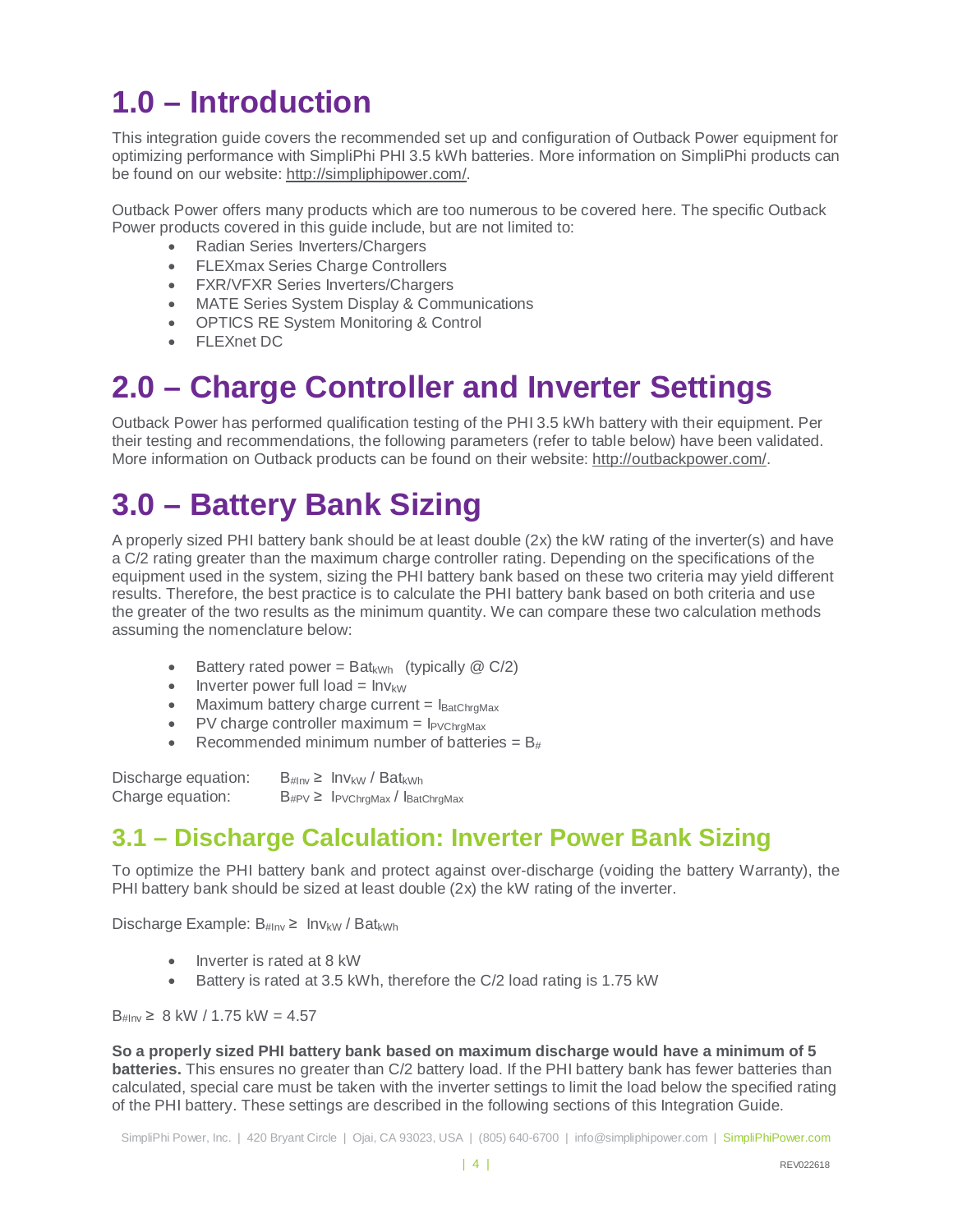#### <span id="page-4-0"></span>**3.2 – Charge Calculation: Charge Controller Power Sizing**

To optimize solar harvesting, a properly sized PHI battery bank should be able to accept the maximum PV charge current. To determine the minimum number of batteries required to optimize PV, divide the output of the charge controller(s) by the "max continuous charge current" per PHI Battery. Be sure to verify the "max continuous charge current" for the PHI battery model that you're using, because it may differ from C/2 depending on the model.

Charge Example:  $B_{\#PV} \geq 1_{PVChrgMax}/I_{BatChrgMax}$ 

- Max. continuous charge current for PHI 3.5 kWh 48V = 34A
- PV charge controller max = 80A

 $B_{\text{HPV}} \geq 80A/34A = 2.35$ 

**So, a properly sized PHI battery bank based on available PV charge would have a minimum of 3 batteries.** This maximizes the use of available PV while ensuring the batteries are never stressed by overcharging. If the PHI battery bank has fewer batteries than calculated, special care must be taken with the inverter settings to limit the charge rate below the specified rating of the PHI battery. These settings are described in the following sections of this Integration Guide.

**In summary: When comparing the same system using these two calculations for sizing the PHI battery bank, the minimum number of batteries should be the greater of the two results (Discharge Calculation & Charge Calculation). In this example, this translates into 5 PHI batteries in the system.**

## <span id="page-4-1"></span>**4.0 – Program Settings for PHI Batteries**

In order to maintain the Warranty, it is critical to ensure that the appropriate settings for the desired Warranty are programmed in all of the system components. This section will cover the basic concepts and settings for Outback Power equipment.

#### <span id="page-4-2"></span>**4.1 – Depth of Discharge**

In order to optimize performance and the life of your system and PHI batteries, SimpliPhi Power recommends programming the equipment settings for 80% Depth of Discharge (DoD). This qualifies for the SimpliPhi 10-year / 10,000 cycle Warranty on the batteries. Greater DoD is possible but will result in reduced cycle life. Refer to the PHI 3.5 kWh Battery Warranty to compare DoD settings and the associated Warranty.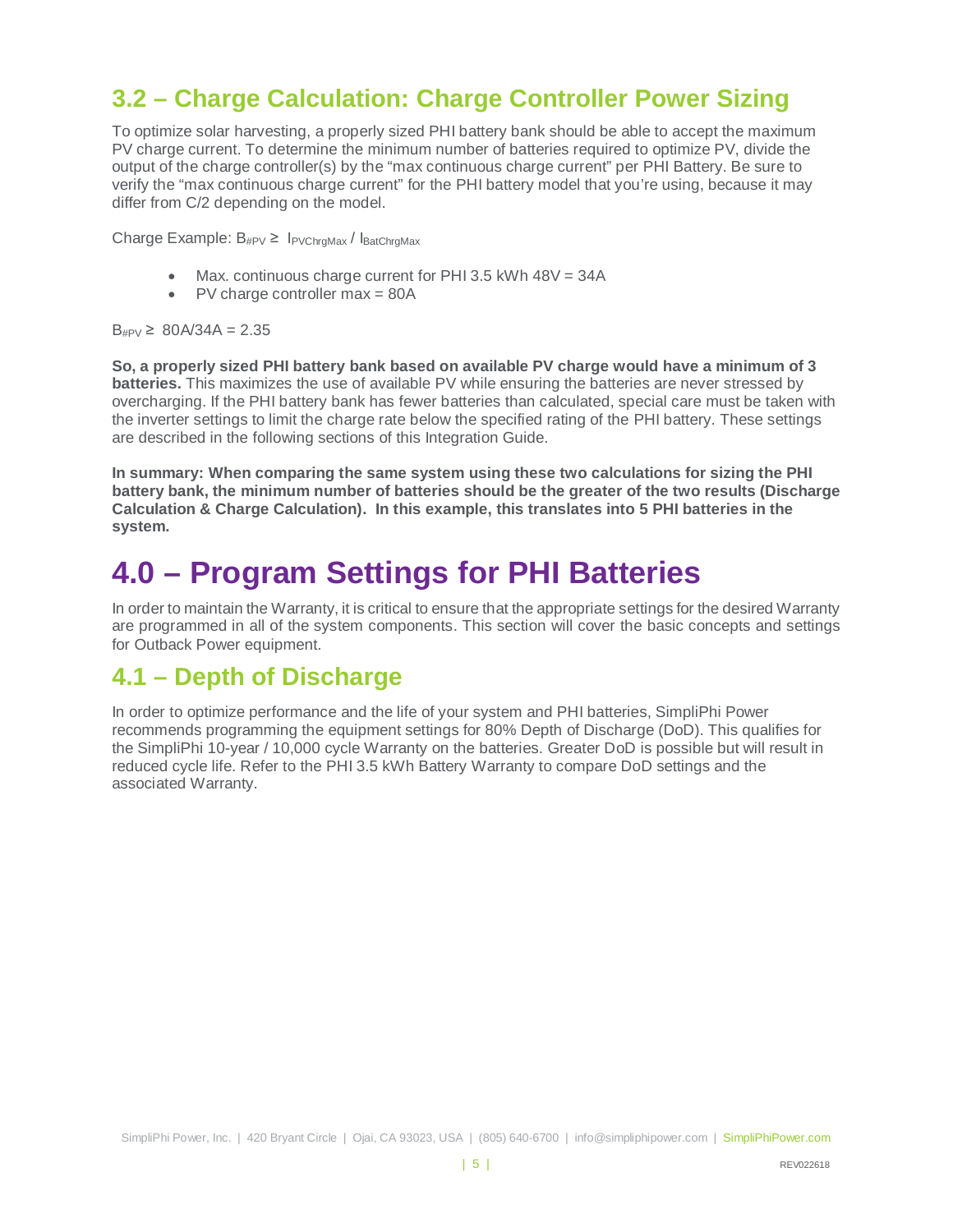#### <span id="page-5-0"></span>**4.2 – Inverter Settings**

| <b>Inverter Settings</b>                   | <b>10k Cycles</b><br>(80% DOD)        | <b>5k Cycles</b><br>(90% DOD) | 3.5k Cycles<br>$(100\%$ DOD) |  |
|--------------------------------------------|---------------------------------------|-------------------------------|------------------------------|--|
| Absorb Voltage (V), Time                   | 27.8 / 55.4, 0.1 hour                 | 28.4 / 57.2, 0.1 hour         | 28.4 / 57.2, 0.1 hour        |  |
| Float Voltage and Time                     | N/A (disable float)                   |                               |                              |  |
| <b>Refloat Voltage</b>                     | N/A (disable float)                   |                               |                              |  |
| Re-Bulk Voltage                            | 25.3/50.6                             |                               |                              |  |
| <b>AC Input Mode</b>                       | Grid Tied (default, adjust as needed) |                               |                              |  |
| SelIRE (Offset) Voltage (V)                | 26 / 52 (default)                     |                               |                              |  |
| AC Charger Limit in AC Amps <sup>1,2</sup> | $24V = 5A (240V), 10A (120V)$         |                               |                              |  |
|                                            | $48V = 7A (240V), 14A (120V)$         |                               |                              |  |
| Low Battery Cut-Out Voltage (V)            | 25.1 / 50.2                           | 24.8 / 49.6                   | 24/48                        |  |
| Low Battery Cut-In Voltage (V)             | 26/52                                 | 26/52                         | 26/52                        |  |

**Table 1.0 - Settings for SimpliPhi PHI 3.5 kWh 48V Battery w/Outback Inverters**

**Notes:**

- 1. Per PHI 3.5 kWh battery Refer to the "AC Input Charger Limit" section for conversion method of DC to AC limits.
- 2. Per PHI 3.5 kWh battery These settings are calculated by multiplying the nominal per battery value times the # of batteries. Refer to Charge Controller Bank Sizing under the "Battery Bank Sizing" section.
- Levels are typical @ 25C and may need adjusting at temperature extremes.
- When performing rapid deep charge/discharge cycles the battery should be allowed to "rest" 15 minutes in between.



**CAUTION: When PHI battery quantities change, the capacity & charge/discharge current settings must be reassessed. Failure to do so will void the Warranty.**

#### <span id="page-5-1"></span>**4.3 – Charge Controller Settings**

**Table 2.0 - Settings for SimpliPhi PHI 3.5 kWh 48V Battery w/Outback Charge Controllers**

| <b>Charge Controller</b><br><b>Settings</b> | <b>10k Cycles</b><br>(80% DoD) | <b>5k Cycles</b><br>(90% DoD) | 3.5k Cycles<br>(100% DoD) |  |
|---------------------------------------------|--------------------------------|-------------------------------|---------------------------|--|
| Absorb Voltage (V), Time                    | 28 / 56, 0.1 hour              | 28.8 / 57.6, 0.1 hour         | 28.8 / 57.6, 0.1 hour     |  |
| Float Voltage                               | 27 / 54 (default)              |                               |                           |  |
| Rebulk Voltage (V)                          | 25.3/50.6                      |                               |                           |  |
| DC Current Limit <sup>1</sup>               | 45A / 34A                      |                               |                           |  |
| Absorb End Amps                             | 0 (default)                    |                               |                           |  |

**Notes:**

- 1. Per PHI 3.5 kWh battery These settings are calculated by multiplying the nominal per battery value times the # of batteries. Refer to Charge Controller Bank Sizing under the "Battery Bank Sizing" section.
- Levels are typical @ 25C and may need adjusting at temperature extremes.
- When performing rapid deep charge/discharge cycles the battery should be allowed to "rest" 15 minutes in between.



**CAUTION: When PHI battery quantities change, the capacity & charge/discharge current settings must be reassessed. Failure to do so will void the Warranty.**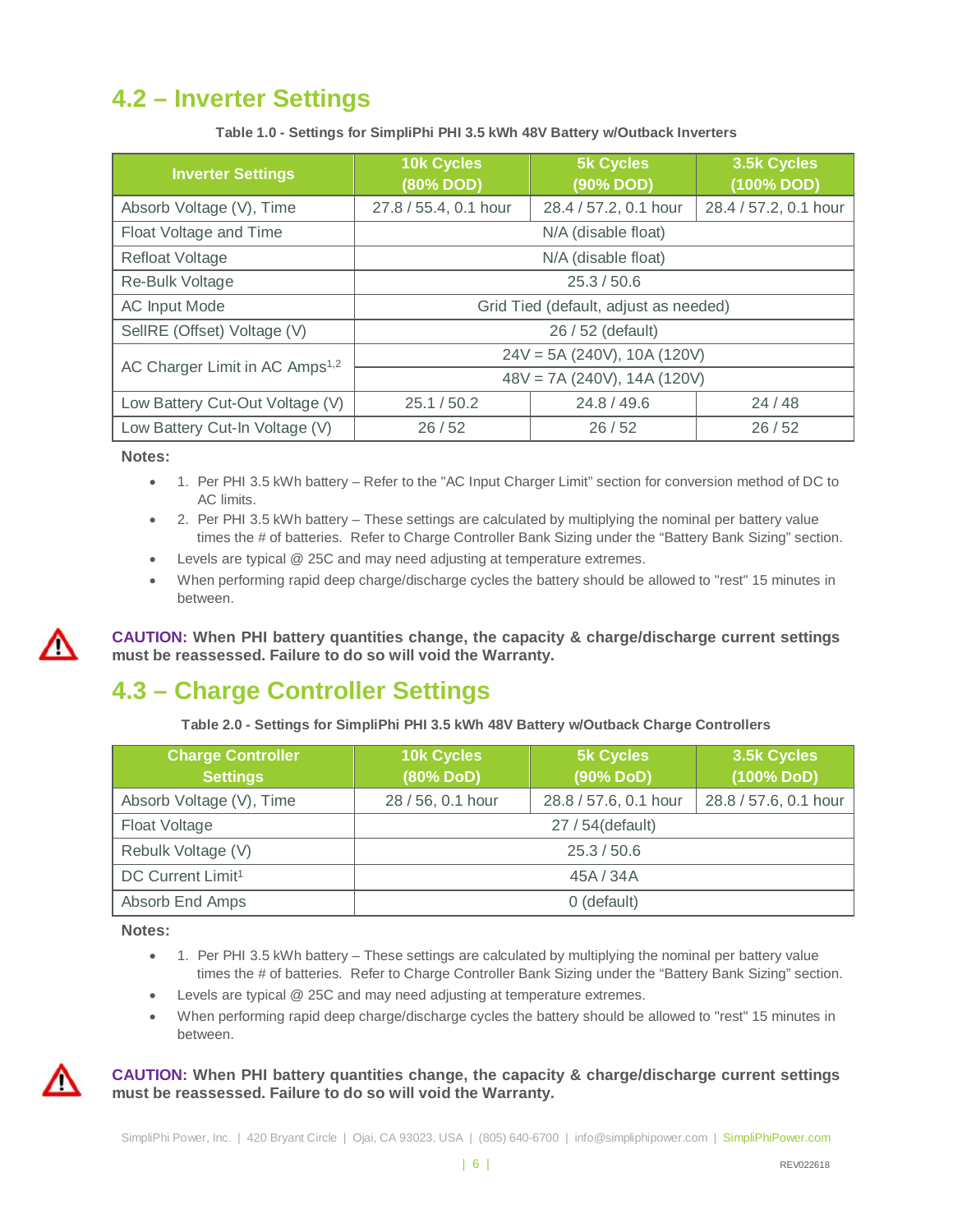#### <span id="page-6-0"></span>**4.4 – FLEXnet DC Settings**

**Table 3.0 - Settings for SimpliPhi PHI 3.5 kWh 48V Battery w/Outback FLEXnet DC**

| <b>FLEXnet DC Settings</b>        | 10k Cycles<br>$(80\%$ DoD)           | <b>5k Cycles</b><br>(90% DoD) | 3.5k Cycles<br>$(100%$ DoD) |  |
|-----------------------------------|--------------------------------------|-------------------------------|-----------------------------|--|
| FNDC Battery Ah <sup>1</sup>      | 138Ah / 69Ah                         |                               |                             |  |
| FNDC Charge Voltage (V)           | 27.6 / 55.2                          | 28.2 / 57                     | 28.2 / 57                   |  |
| <b>FNDC Charged Return Amps</b>   | 8A/4A                                |                               |                             |  |
| <b>FNDC Battery Charge Factor</b> | 98%                                  |                               |                             |  |
| <b>FNDC Relay Invert Logic</b>    | <b>No</b>                            |                               |                             |  |
| FNDC Relay Voltage High/Low       | High = $26.5/53$ , Low = $28.8/49.6$ |                               |                             |  |
| FNDC Relay SOC High/Low           | SOC High = $0\%$ , SOC Low = $0\%$   |                               |                             |  |
| <b>FNDC Relay Delay</b>           |                                      | $High = 1, Low = 0$           |                             |  |

#### **Notes:**

- 1. Per PHI 3.5 kWh battery These settings are calculated by multiplying the nominal per battery value times the # of batteries. Refer to Charge Controller Bank Sizing under the "Battery Bank Sizing" section.
- Levels are typical @ 25C and may need adjusting at temperature extremes.
- When performing rapid deep charge/discharge cycles the battery should be allowed to "rest" 15 minutes in between.

**CAUTION: When PHI battery quantities change, the capacity & charge/discharge current settings must be reassessed. Failure to do so will void the Warranty.**

#### <span id="page-6-1"></span>**4.5 – MATE3/MATE3s Settings**

**Table 4.0 - Program Settings for SimpliPhi PHI 3.5 kWh 48V Battery w/Outback MATE3/MATE3s**

| <b>MATE3 / MATE3s Settings</b>     | <b>10k Cycles</b><br>$(80\%$ DoD) | <b>5k Cycles</b><br>$(90\%$ DoD) | 3.5k Cycles<br>$(100\%$ DoD) |
|------------------------------------|-----------------------------------|----------------------------------|------------------------------|
| <b>FLEXnet DC Advanced Control</b> | Low SOC Warning $= 20\%$          |                                  |                              |
| <b>FLEXnet DC Advanced Control</b> | Critical SOC Warning $= 10\%$     |                                  |                              |

**Notes:**

- Levels are typical @ 25C and may need adjusting at temperature extremes.
- When performing rapid deep charge/discharge cycles the battery should be allowed to "rest" 15 minutes in between.



**CAUTION: When PHI battery quantities change, the capacity & charge/discharge current settings must be reassessed. Failure to do so will void the Warranty.**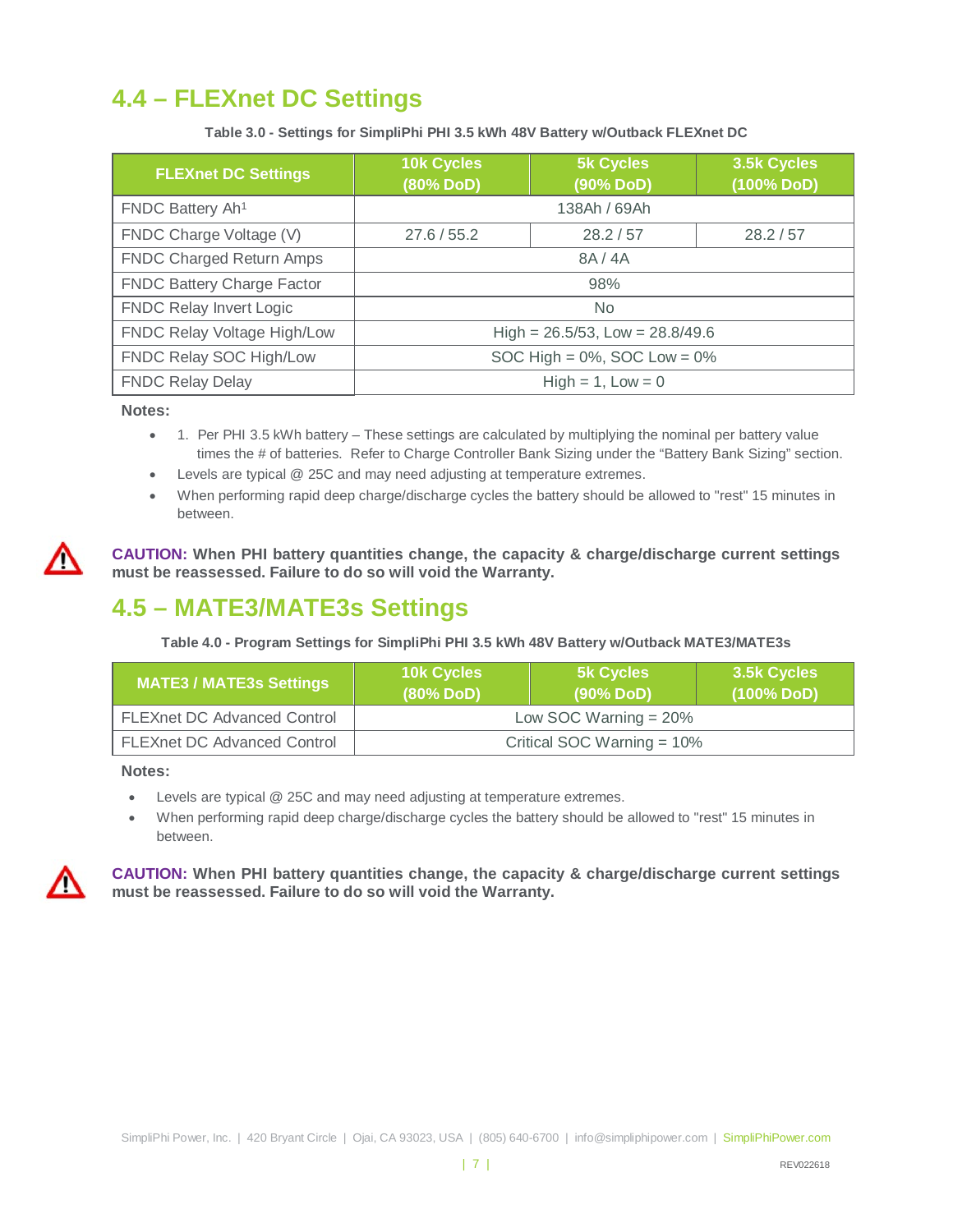## <span id="page-7-0"></span>**5.0 – AC Input Charger Limit**

The Outback inverter charger current limit setting is made from the AC input side of the charger (not the DC side of the charger) so the AC charging current must be calculated then entered as the charger limit setting. Per Outback recommendations:

- 1. First convert DC charge current to DC watts. (AC and DC watts are the same)
- 2. Then apply the charger efficiency.
- 3. Then convert AC watts to AC current.

**Table 5.0 – Conversion from DC to AC Limit for 1 to 5 PHI 3.5 kWh 24V Batteries (45A DC limit per PHI battery)**

| $\mathbf{A}$                      | B                                 | $\mathbf C$    | D                                                   |                                                                                                       |                                                             |
|-----------------------------------|-----------------------------------|----------------|-----------------------------------------------------|-------------------------------------------------------------------------------------------------------|-------------------------------------------------------------|
| # of Parallel<br><b>Batteries</b> | <b>DC Current</b><br><b>Limit</b> | ADC x VDC (24) | $WDC \div Charger$<br><b>Efficiency (85% = .85)</b> | Column D ÷ Inverter<br><b>Voltage (120 or 240</b><br>VAC, dep. on<br>inverter; 240 VAC<br>used below) | Round up or down<br>(only whole #s can<br>be used as input) |
|                                   | 45A                               | 1,080 WDC      | 1,270.59 WAC                                        | 5.29 AAC                                                                                              | 5 AAC                                                       |
| $\overline{2}$                    | 90A                               | 2,160 WDC      | 2,541.18 WAC                                        | 10.59 AAC                                                                                             | 11 AAC                                                      |
| 3                                 | 135A                              | 3,240 WDC      | 3,811.76 WAC                                        | 15.88 AAC                                                                                             | 16 AAC                                                      |
| $\overline{\mathbf{4}}$           | 180A                              | 4,320 WDC      | 5,082.35 WAC                                        | 21.18 AAC                                                                                             | 21 AAC                                                      |
| 5                                 | 225A                              | 5,400 WDC      | 6,352.94 WAC                                        | 26.47 AAC                                                                                             | 26 AAC                                                      |

**Table 3.0 – Conversion from DC to AC Limit for 1 to 5 PHI 3.5 kWh 48V Batteries (34A DC limit per PHI battery)**

| Α                                 | в                                 | $\mathbf{C}$   | D                                                   | Е                                                                                                        |                                                             |
|-----------------------------------|-----------------------------------|----------------|-----------------------------------------------------|----------------------------------------------------------------------------------------------------------|-------------------------------------------------------------|
| # of Parallel<br><b>Batteries</b> | <b>DC Current</b><br><b>Limit</b> | ADC x VDC (48) | $WDC \div Charger$<br><b>Efficiency (85% = .85)</b> | Column $D \div$ Inverter<br><b>Voltage (120 or 240)</b><br>VAC, dep. on inverter;<br>240 VAC used below) | Round up or down<br>(only whole #s can<br>be used as input) |
|                                   | 34A                               | 1,632 WDC      | 1,920 WAC                                           | 8 AAC                                                                                                    | 8 AAC                                                       |
| $\overline{2}$                    | 68A                               | 3,264 WDC      | 3,840 WAC                                           | 16 AAC                                                                                                   | 16 AAC                                                      |
| 3                                 | 102A                              | 4,896 WDC      | 5,760 WAC                                           | 24 AAC                                                                                                   | 24 AAC                                                      |
| 4                                 | 136A                              | 6,528 WDC      | 7,680 WAC                                           | 32 AAC                                                                                                   | 32 AAC                                                      |
| 5                                 | 170A                              | 8,160 WDC      | 9,600 WAC                                           | 40 AAC                                                                                                   | 40 AAC                                                      |

**Example - Using the max DC charge current of 45 amps in a 24V system:**

#### 1. Multiply the charge current by the voltage:

- 45 Adc x 24 Vdc = 1080 Wdc
- 2. Divide this by the charger efficiency  $(85\% = 0.85)$ :
	- 1080 Wdc  $\div$  0.85 = 1270 Wac
- 3. Divide this by the inverter voltage (120 or 240 Vac depending on inverter):
	- 1270 Wac  $\div$  240Vac = 5.29 Aac
- 4. Round up or down because only whole numbers can be used as input.
	- 5 Aac